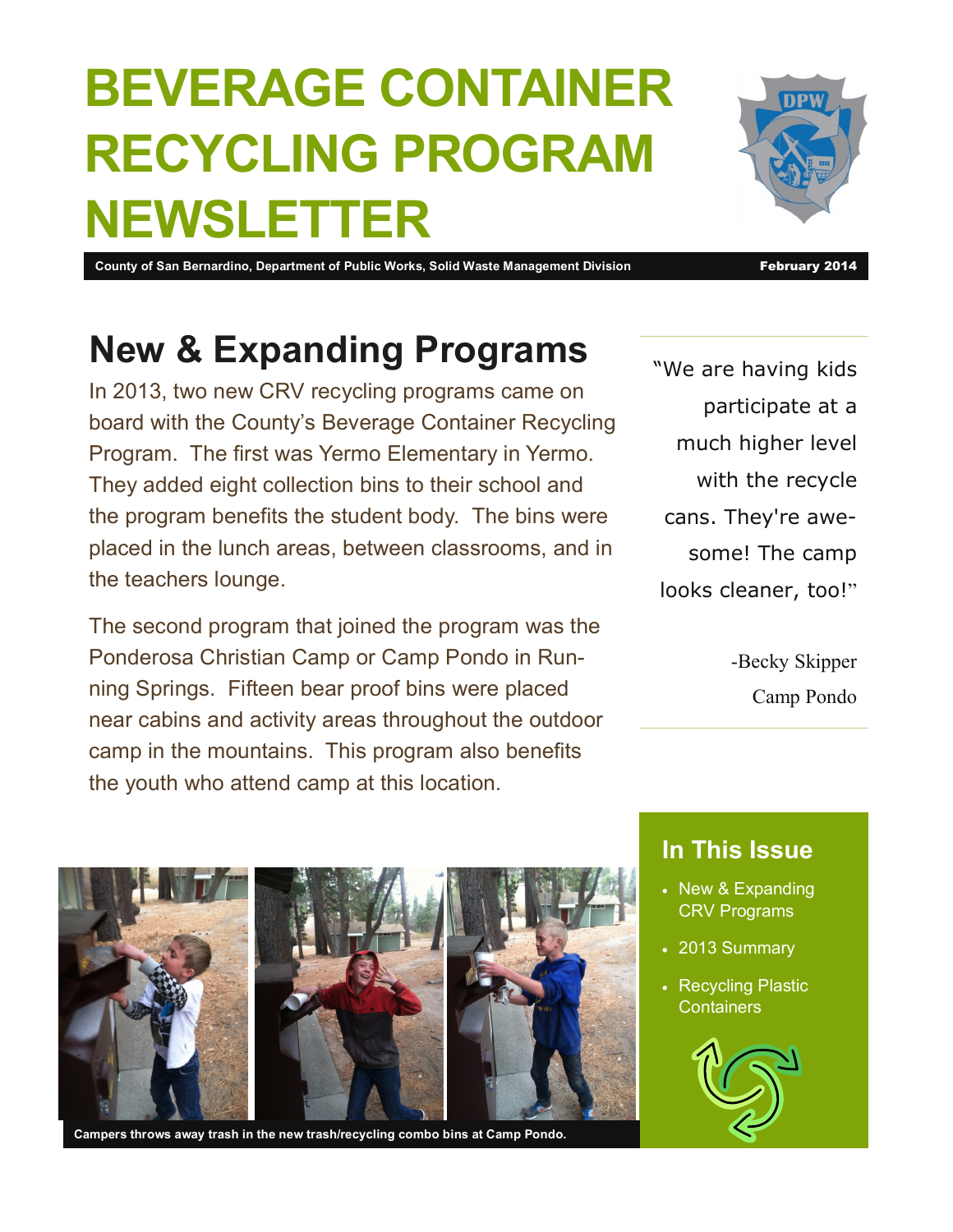## **2013 CRV Program In Review**

In 2012, a total of 17,192.79 pounds of CRV materials were recycled by eleven (11) nonprofit/business groups and eight (8) school groups. In 2013, only five (5) school groups and nine (9) non-



profit/business groups participated in the program but made a bigger impact in recycling. For calendar year 2013, schools in the program recycled 4,976.04 pounds of CRV materials while Non-Profits/Businesses recycled 23,063.91 pounds. Combined that is 28,039.95 pounds which is an increase of 63% over 2012! We would like to thank all the participants of the



program. Not only are your helping the planet stay green but you are also assisting the County to meet our State mandated recycling goals!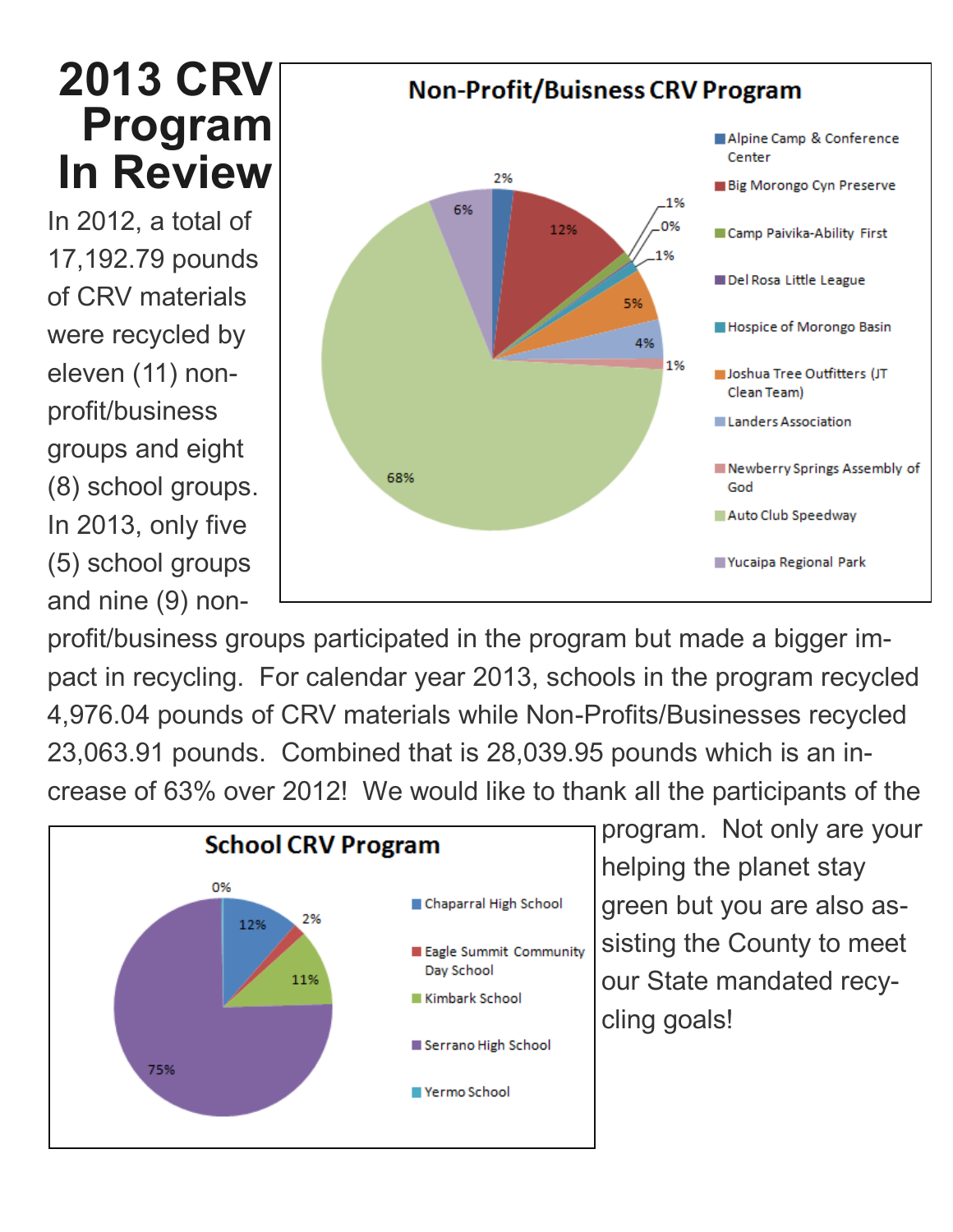#### **Did you know...**

What is PET? PET, or polyethylene terephthalate, is a thermoplastic polymer resin that is commonly used in beverage and food containers.

Most plastic bottles/ jugs are 100% recyclable with plastics #1 & 2 being the most common types.

Around 802 thousand tons of PET plastic bottles were recycled nationwide in 2011, but more than two times as much PET was wasted: 1.9 million tons.

http://www.containerrecycling.org/ index.php/ factsstatistics/plastic



### **Recycling Plastic Containers**

How…

Plastic containers are brought to the recycling center where they are sorted by type and sometimes color.

They are crushed together and formed into a huge cube or bale. The bales of plastic are shipped to a plastics processing plant. Bales weigh an average of 1,200 pounds each

The plastic is broken apart and shredded into flakes or pellets and then cleaned. The flakes or pellets are shipped to manufacturers of plastic goods.

The manufacturer melts the plastic flakes or pellets down for molding into new products like:



**Shoelaces Outdoor Furniture**